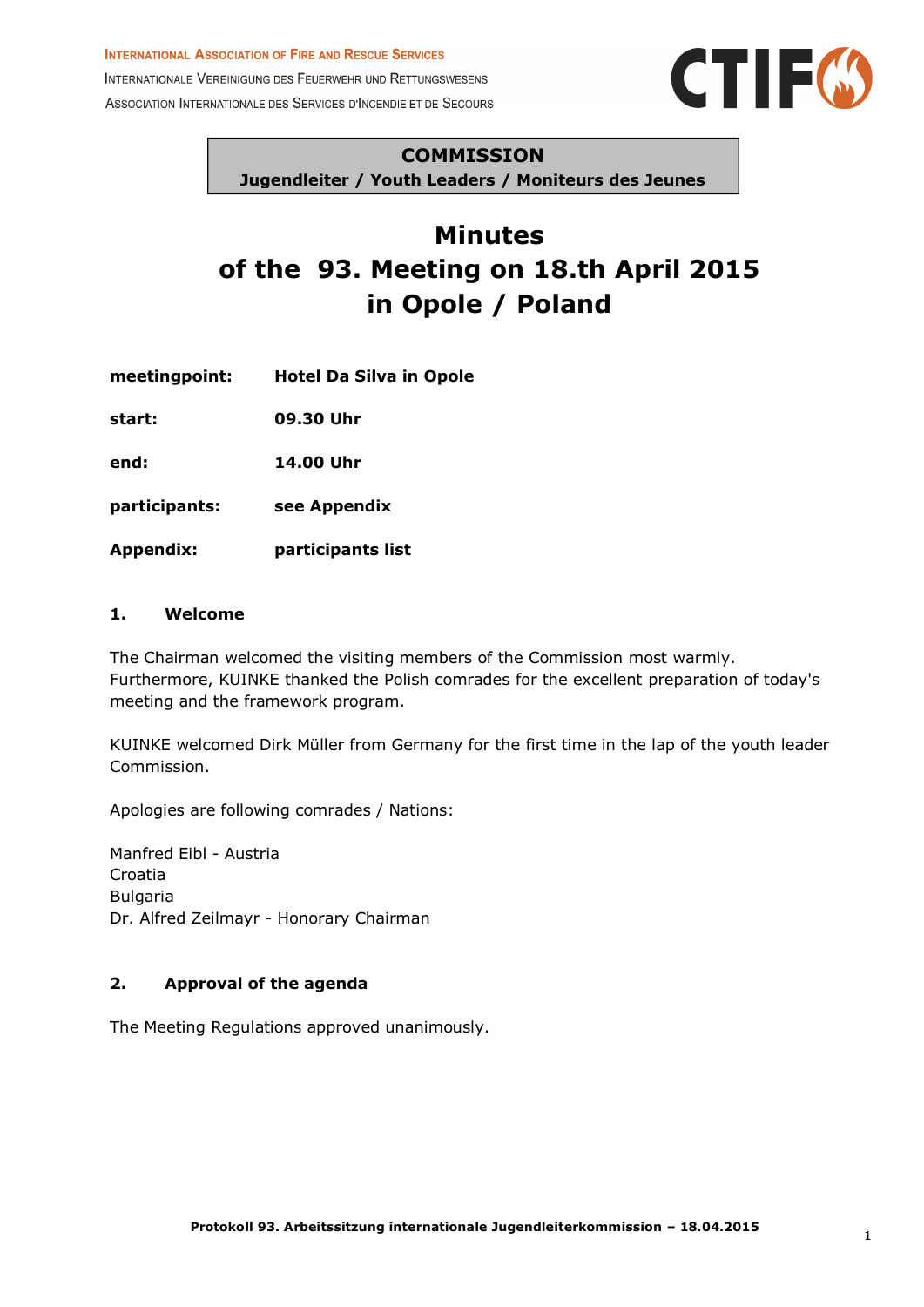INTERNATIONALE VEREINIGUNG DES FEUERWEHR UND RETTUNGSWESENS ASSOCIATION INTERNATIONALE DES SERVICES D'INCENDIE ET DE SECOURS



# **3. Approval of Minutes of 92nd meeting**

Due to a technical problem (the file has been destroyed) could not be sent the minutes of the 92nd meeting.

This will be rescheduled as soon as possible.

The approval of the minutes was postponed until the next meeting in the summer of 2015.

# **4. Information of the Chairman**

Kuinke informed about:

- Reviewer Training October 2014
- Preparatory meeting Opole in February 2015
- Discussion of EU funds in Birmingham in February 2015
- Report for EC in March 2015
- Preparatory meeting Villach by April 2015
- Interview with President Ericson in Stockholm (scheduled for June 2015)
- Budget planning for 2016

# **5. EU support program Erasmus +**

John Cartwright informed:

- There is a website about the support program in all languages
- it can be applied for financial support for the training of youth workers (under 35 years)
- if we plan to set up a Youth Forum CTIF- correctly is a financial contribution by the funding possible
- Commission to establish training standards
- It is proposed that a working group:
	- project plan by the next meeting in Opole (Summer 2015)
	- counseling in the meeting in Opole
		- decide on the Commission's meeting in Portugal and application centers in the EU
- difficult point:

creation of partnerships

Trentino:

- Asks whether the funding is only available for common activities (in Europe) or limited to the Nation

- It is both possible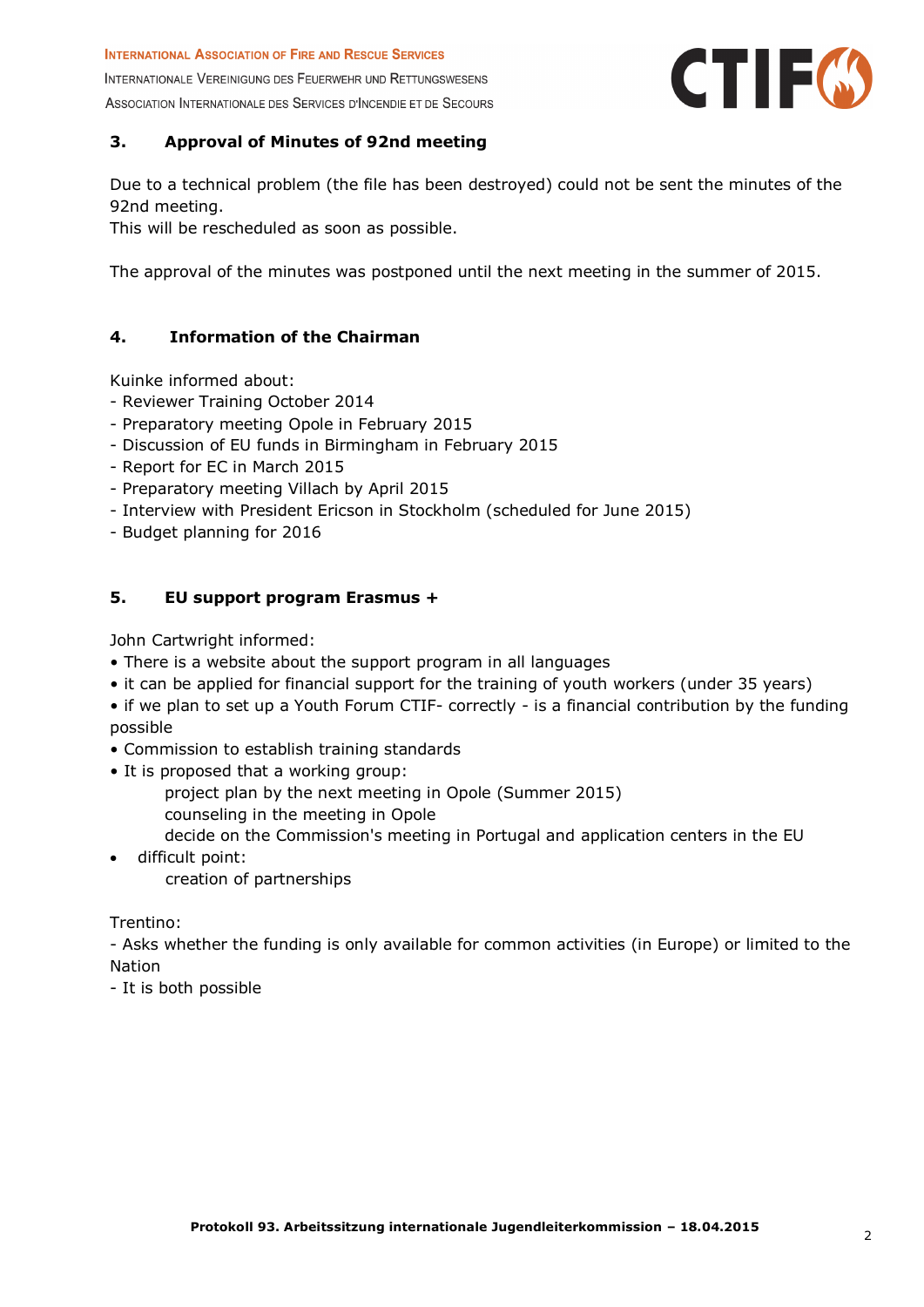

Decision:

The Commission shall act unanimously a working group: participating nations:

- Denmark
- Finland
- Trentino
- France
- Slovenia
- Chairman IJLK

It was agreed a meeting in Denmark. All other arrangements are to be made then on Skype.

More information can be found on the website www.ec.europa.eu. The information is available in all languages on the website.

The nations received an order to look for, where 2018 and 2020 symposia can be held.

#### **6. Foundation Youth Forum**

KUINKE introduces the function and duties of a Youth Forum with the example of the German youth fire brigade.

It is contemplated that the young people (one from each nation) meet during IJLK in a separate room and work according to its own agenda.

Kuinke asks for opinion from the Commission:

Poland Yes, at the European level

Great Britain Very important to form a Youth Forum The symposium should every 2 years a youth representative in the Commission choose.

Austria Give youth an ear Desired formation of a Youth Forum

Germany Speaking from experience, a youth forum should be established

Luxembourg Want to try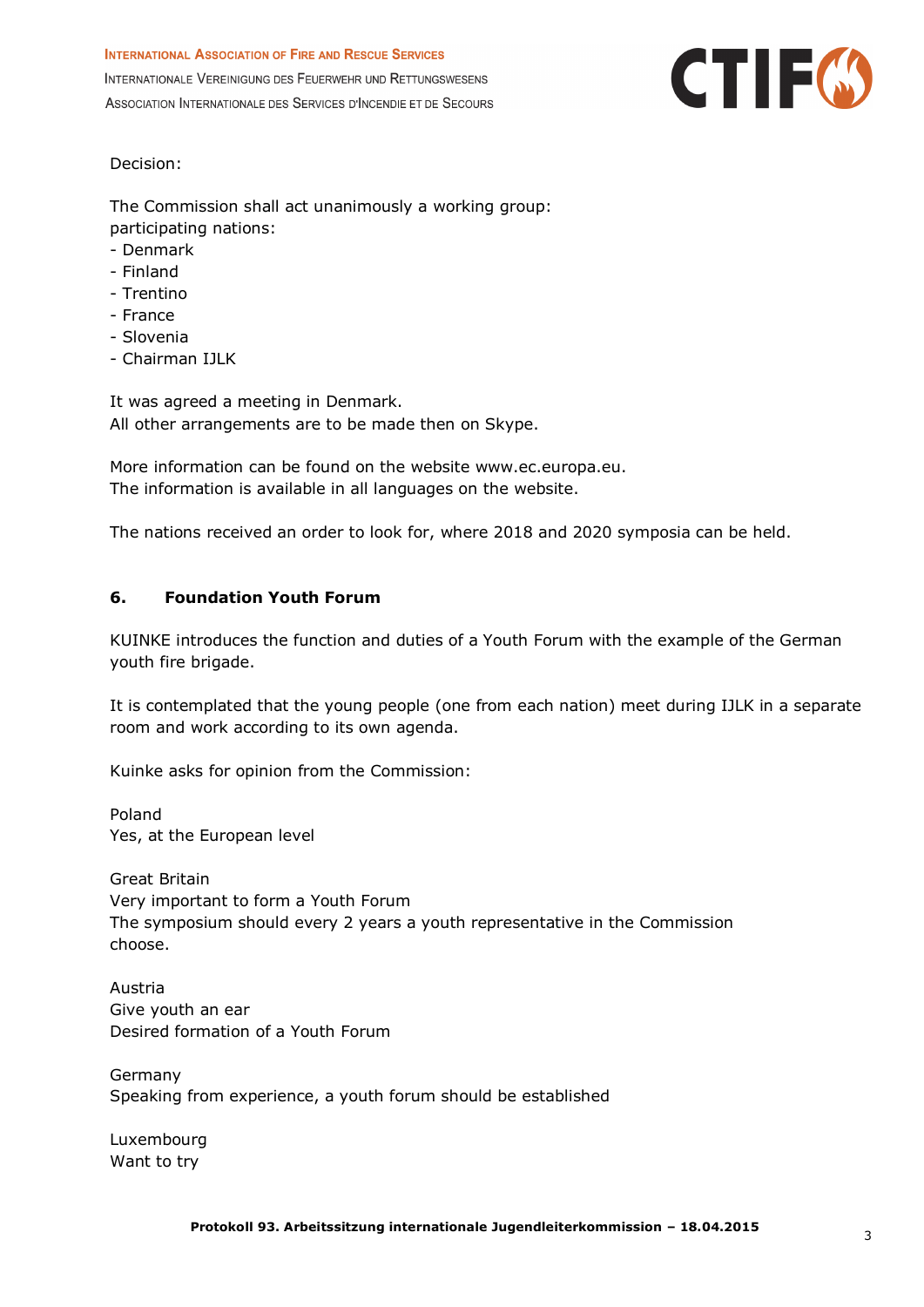

Finland Have established at national level a Youth Forum Good idea at European level

Trentino: Finds this a good idea

Slovenia If the foundation towards open

Czech Republic: Has youth forum at the national level Will the Youth Forum support at European level.

Portugal: Endorses the opinion of GB.

France: Financial support important, otherwise financial problems in deploying would arise.

# **7. Public Relations**

KUINKE received shape to fill with more information so that it adds value to all nations of the CTIF's desire executiven rates, the homepage of the CTIF more.

KUINKE has a contact with the webmaster of the website, who comes from Slovenia constructed.

Current information from the Commission will be set Kuinke there.

KUINKE calls the nations present, send links of national Jugendfeuerwehr homepages, so that they can be linked to the homepage of the CTIF.

The Facebook page of IJLK will also be re-filled with life. Here should also be a link to the homepage of the CTIF.

#### **8. Statistics bow**

KUINKE informs that the statistical sheet of IJLK was completed. This will now be sent to all national associations.

If a fast return is, the statistics on the Assembly of Delegates can be published.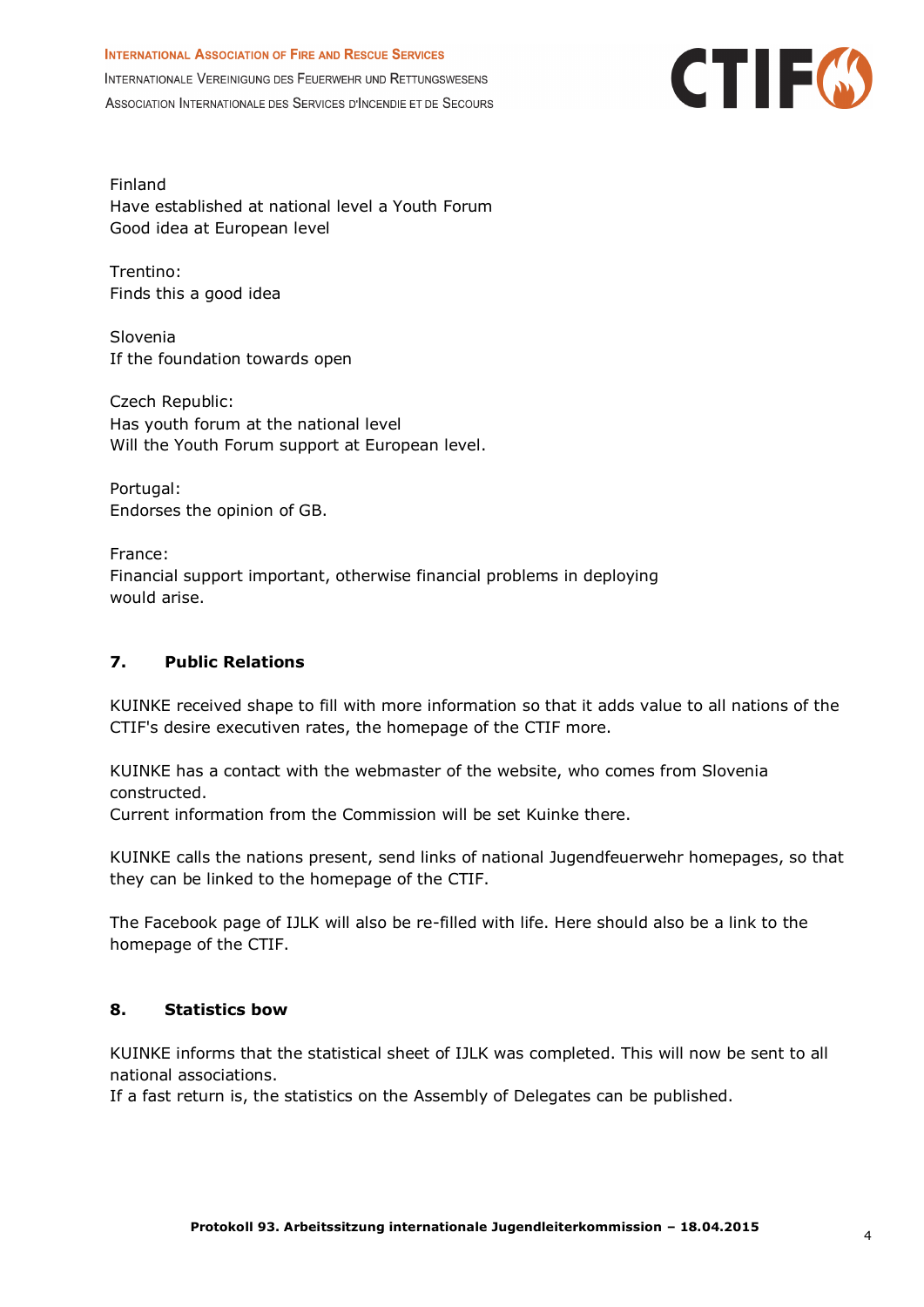

# **9. Commission language**

NORTON asked at the last Commission meeting, to launch a debate on the future Commission language on the agenda.

KUINKE gave the floor to CARTWRIGHT.

#### GB

English is the language most spoken in two of the world, according to Chinese English is the language of youth. Therefore, the youth leader Commission should English days.

# PL

The language within the Commission should be the language of the Chairman His.

# SLO

Spoke more English than German people.

The representatives would adjourn to see who participates in the future at the Commission meeting in Slovenia, then it can be decided.

A

German is to be maintained as a Commission language. When Youth Forum of the English language should be chosen.

LUX

The Youth Forum should meet in English.

F

Endorses the statement made by Austria.

FIN

German language and English as a Commission at the Youth Forum.

P

Endorses the majority.

Trentino Teenagers love English Would talk to the Commission English

CZ

Endorses the statement made by Austria.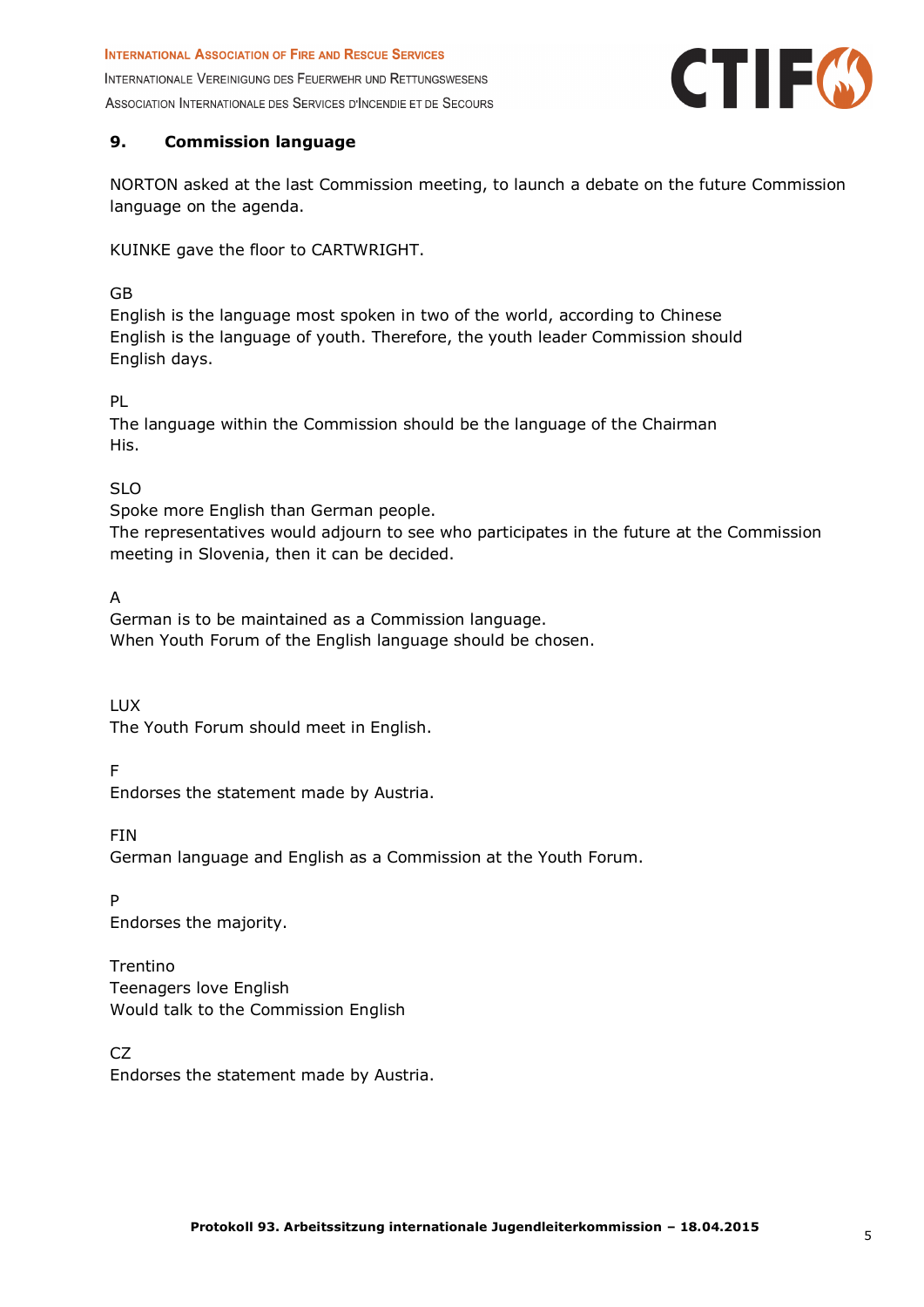

**Summary It is established that German remains as Commission language. At the symposium, Youth Forum and Youth Exchange should mainly English Are spoken.**

# **10. XXI. International Youth Firefighters Competition 2017**

KUINKE informed about the last two preparatory meetings for the youth meeting in Villach 2017th

The date of the event will remain so due to the provision of schools.

LUX

Has the appointment a problem because tests and school years to Event date.

GB

School will exempt if the groups a corresponding cultural institutions (Museums, etc.) are visited.

#### **11. 13. Symposium 2016**

The comrades are pleased to announce that the 13th Symposium 2016 can take place in Trentino.

There are two venues, still carried a selection process.

The date of the 05-08.Mai 2015 has been set.

The young people can be accommodated in hotels.

3 teenagers and 2 carers can participate per nation.

# **12. XX. International Youth Firefighters Competition 2015**

Exhibition of Nations:

- There are market stalls, which can be closed
- The nations must arrive 2 days filled the stands
- On Tuesday, a fire festival is held on the marketplace in addition

Presentation of Nations:

- 5 mins talk time
- At 7 minutes canceled
- o In evaluation, there will be a deduction if the time was exceeded

The organizer imagine the important points of the event via PowerPoint. Following the draw for the groups is made.